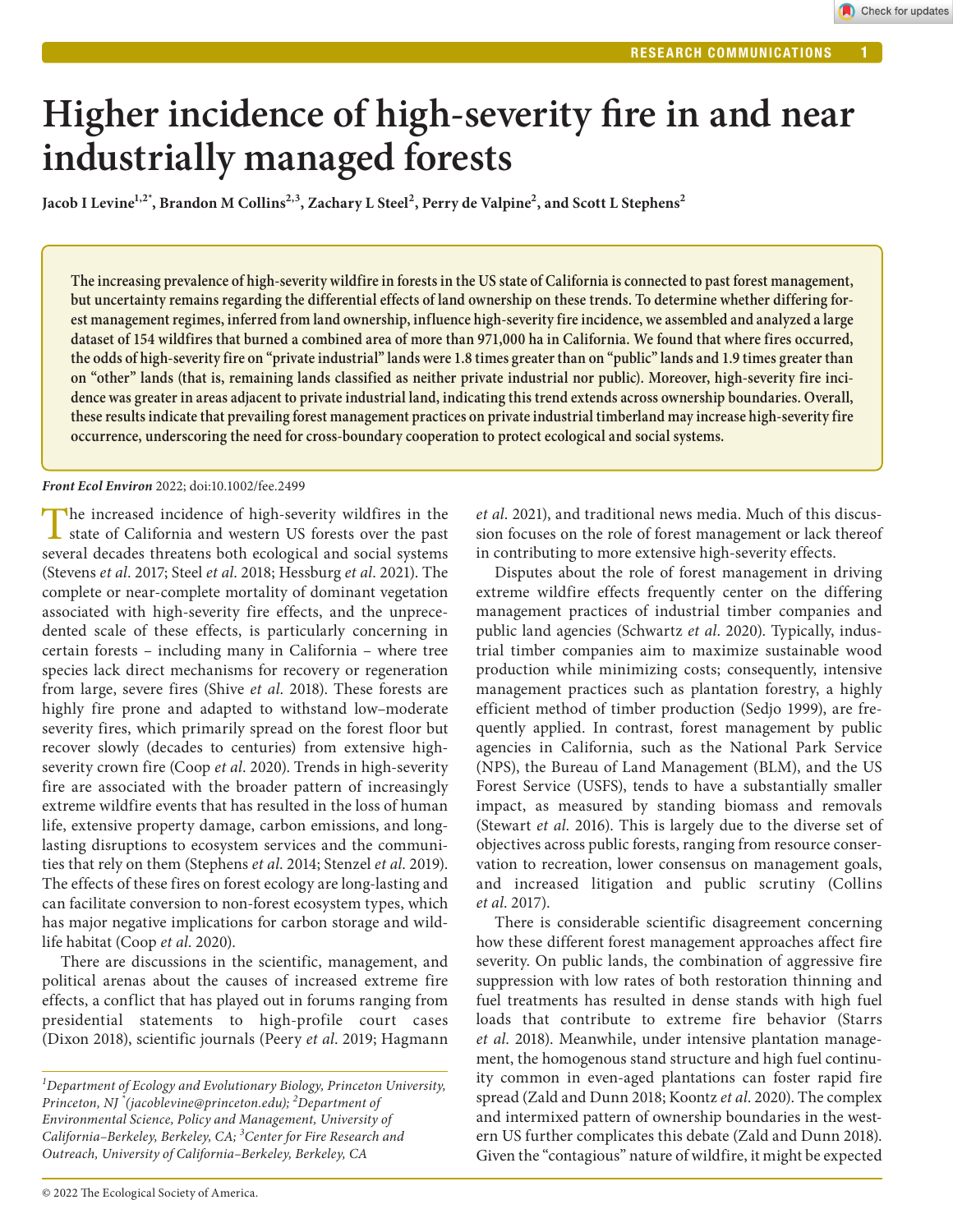that issues of adjacency, wherein the heightened incidence of high-severity effects associated with a given management practice spills over onto nearby land of differing ownership types, receive greater attention.

Empirical studies of the relationship between ownership and fire severity are limited and conflicting. Several have demonstrated reduced fire severity and area burned in industrially managed forests (Lyons-Tinsley and Peterson 2012; Starrs *et al*. 2018), whereas others have reported increased severity (Zald and Dunn 2018). Most of these studies examined only a single fire event, with very little work done at larger geographic scales on crossboundary risk associated with ownership type or management approach (but see Downing *et al*. 2022). Here, our goal was to quantify the impact of land ownership on the incidence of high-severity fire, conditional on fire occurrence, through large-scale analyses of wildfires in California. We also examined whether ownership effects on high-severity fire are vectored across ownership boundaries, and we compared these outcomes to the effects of other important topographic, climatic, and meteorological drivers of fire severity.

# **Methods**

# Study area

We analyzed 154 wildfires that burned a combined area exceeding 971,000 ha in California from 1985 to 2019 (Figure 1a; WebTable 1). All fires occurred in predominantly yellow pine (ponderosa pine [*Pinus ponderosa*] and Jeffrey pine [*Pinus jeffreyi*]) and mixed-conifer (white fir [*Abies concolor*], Douglas-fir [*Pseudotsuga menziesii*], incense-cedar [*Calocedrus decurrens*], ponderosa pine, sugar pine [*Pinus lambertiana*], and black oak [*Quercus kelloggii*]) forests. We refer to these forest types collectively using the acronym YPMC (that is, yellow pine and mixed-conifer). Historically, YPMC forests were characterized by high-frequency, lowto-moderate-severity fire regimes until the forced cessation of Indigenous burning practices in the 19th century and a policy of fire suppression was adopted in the early 20th century (Anderson 2013; Stephens *et al*. 2014). We selected all fires from the California interagency fire perimeter database [\(https://frap.fire.ca.gov/frap-projects/fire-perimeters](https://frap.fire.ca.gov/frap-projects/fire-perimeters)) that contained both private industrial and public lands in YPMC forests with at least 16.2 burned ha (40 acres) in each



Figure 1. (a) Map of northern California, with the location of the 154 fires analyzed in the study. The year in which each fire burned is denoted by color, with lighter colors representing more recent fires. (b) Example of the ownership and severity patterns for one specific fire, the Moonlight Fire. Ownership is denoted by the three colors, with darker shades of each color representing areas that burned at high severity. Images were taken on public land (US Forest Service) within the Moonlight Fire perimeter in two locations, one that burned at high severity and another that burned at low severity, and depict the state of recovery 10 years after the fire; note high shrub density and lack of conifer regeneration in the high-severity location.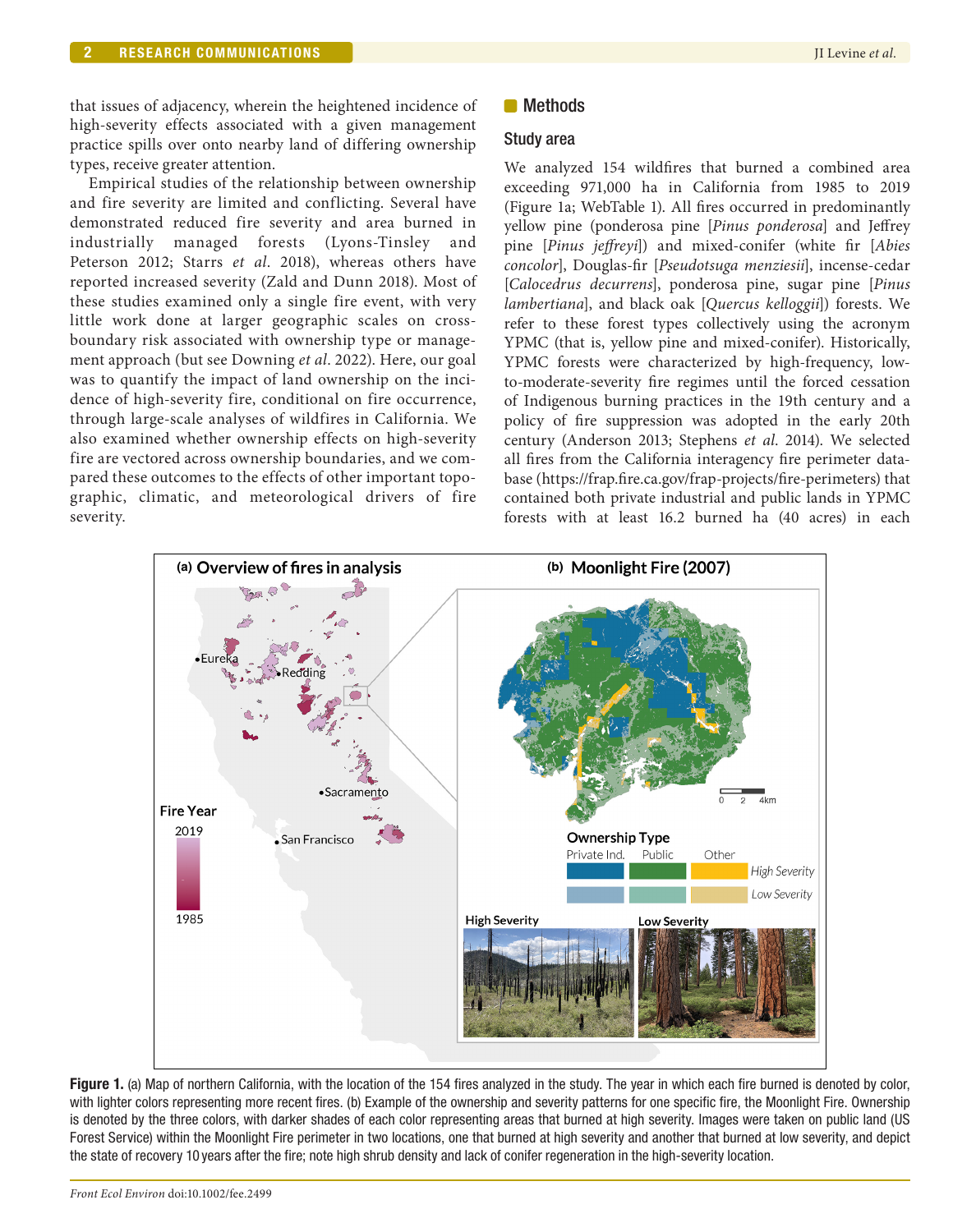ownership category in order to partially control for ignition type and suppression response. We determined forest type using pre-settlement fire regime (PFR) groups from the California Fire Return Interval Departure (FRID) database (Safford and Van de Water 2014). We classified land ownership into three categories – "private industrial" (26%), "public" (64%), and "other" (10%) – using the Fire and Resource Assessment Program's (FRAP) ownership database (<https://frap.fire.ca.gov/mapping/gis-data>) and a database of industrially managed timberland (T Moody pers comm; for an example from a single fire, see Figure 1b). The public land category consisted of all government-owned land (primarily USFS: 82.1%; NPS: 8%; BLM: 6%; with the remaining ~4% largely under the jurisdiction of state and local government agencies), whereas the "other" category comprised land not classified as private industrial or public (primarily private nonindustrial ownership, such as small landowners, conservancies, and preserves).

We estimated fire severity in units of composite burn index (CBI) at a 30-m resolution using Landsat imagery (thematic mapper [TM] and operational land imager [OLI] sensors) and Google Earth Engine following Parks *et al*. (2019), which relied heavily on the relativized burn ratio spectral index. Severity was categorized as "high" or "low–moderate" using the CBI threshold determined empirically by Miller and Thode (2007) (eg Figure 1b). The CBI threshold for high severity (>2.25) has been shown to capture nearly complete overstory tree mortality (>95% live basal area loss) based on a robust pre- and post-fire field dataset (Lydersen *et al*. 2016). Although not a direct measure of fire severity, and despite reports of variation in the fire-effects observed for any given value, CBI's predictive accuracy of on-the-ground fire effects remains high, making it a useful metric for analyzing fire severity over large spatial extents (Miller and Thode 2007; Lydersen *et al*. 2016; Parks *et al*. 2019).

#### Analysis

To determine the effect of land ownership on high-severity fire probability we fit a binomial, generalized linear model (GLM) and used spatial block bootstrapping to account for autocorrelation in the data. We modeled the probability of each 30-m  $\times$  30-m pixel burning at high severity, conditional on fire occurrence, as a function of ownership type, ownership proximity, elevation, slope, topographic position index (TPI), heat load, ecoregion, and a categorical identifier for each fire (fire ID). Because we only considered pixels that actively burned, our assessment of the probability of highseverity fire was conditional on the occurrence of fire; however, for improved readability, we refer to this conditional probability simply as the probability of high-severity fire.

To assess whether ownership-related differences in the probability of burning at high severity extend to nearby pixels of different ownership type, we included the weighted average

proximity to each ownership type as three variables in the model.  $P_{it}$  (proximity of a pixel of ownership type j to ownership type  $t$ ) was defined using the nearest pixel of type  $j$ , and was calculated as:

$$
P_{jt} = e^{-qD}, t \neq j
$$
  
\n
$$
P_{jt} = 0, t = j
$$
 (Equation 1),

where *D* is the distance in kilometers to the nearest pixel of ownership type  $j$  and  $q$  is a positive attenuating constant, fit by maximum likelihood, that decreases the weight given to pixels farther away as it increases.  $P_{it}$  then is a variable bound between 0 and 1, where a value of 1 indicates that the pixel of type  $j$  is adjacent to a pixel of type  $t$  and a value close to  $0$  indicates that the pixel is far away from any pixel of type  $t$ . Ownership values equal to 0 are impossible, as all pixels are owned. Because a pixel may be close to pixels of both other ownership types,  $P_{it}$  was defined as:

$$
\eta_{jt} = P_{jt} \times \frac{P_{jt}}{\sum_{t=1}^{3} P_{jt}}
$$
 (Equation 2).

This yields two explanatory variables for ownership type j, one for each other ownership type. A positive estimated coefficient for  $\eta_{it}$  indicates that the probability of a pixel burning at high severity increases as proximity to ownership type t increases.

We included elevation and ecoregion in the model to control for and assess potential climatic and environmental effects on fire severity, which has been demonstrated in previous studies (Steel *et al*. 2018; Zald and Dunn 2018). Topographic variables were calculated from the US National Elevation Dataset 30-m digital elevation model (Gesch *et al*. 2002), and ecoregions were classified from the US Geological Survey's Ecoregions of California database (WebFigure 1; Griffith *et al*. 2016); slope, TPI, and heat load are topographic indices known to affect fire behavior and severity. TPI describes the elevational position of a pixel in relation to its neighbors, thereby capturing the effects of local topography. We used a 300-m annuli to calculate TPI, because previous studies have shown effects on severity at this range and the relatively small scale help avoid collinearity with elevation (Zald and Dunn 2018). Heat load describes incident radiation as a function of slope, aspect, and latitude, and was calculated following McCune and Keon (2002). Canopy height was also considered to capture major differences in forest structure (ie mature versus young forests), but was excluded from the model due to limited data availability prior to 2000 and because preliminary analyses did not indicate a clear relationship to severity. All continuous topographic variables were normalized to standard units to aid model convergence and facilitate comparison of effect sizes. Correlations among model predictors were low  $( $0.2$ ).$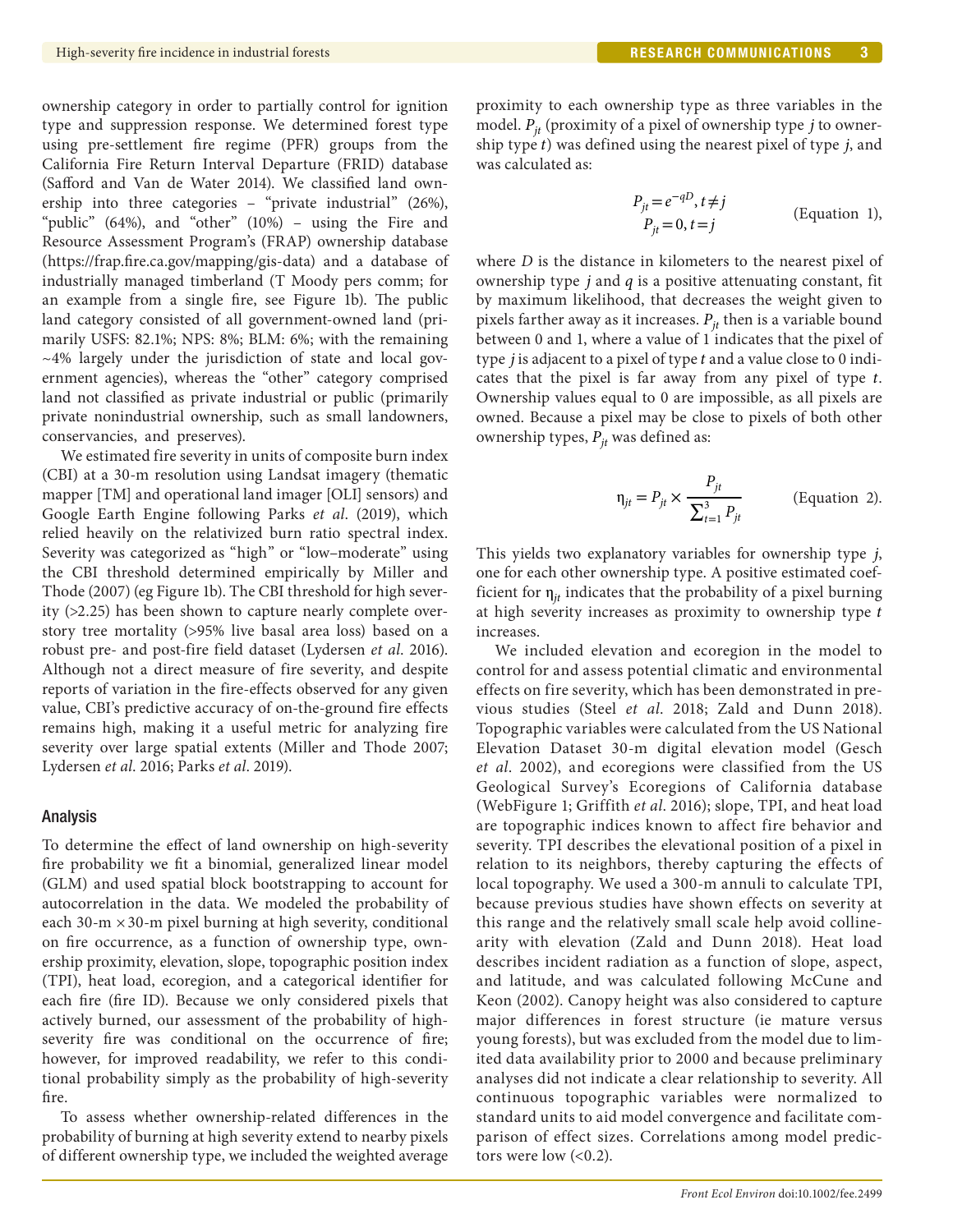Fire ID was included to capture unmeasured fire-level effects such as suppression activity, local climate, ecology, and weather. Weather was not included as a covariate in the model due to its high correlation with fire ID. Instead, we performed a post-hoc analysis to determine its residual effect on severity. We considered maximum burning index (BI) during the first 7days of each fire, a composite meteorological variable that integrates the effects of temperature, humidity, wind speed, and fuel moisture, and that has been linked to incidence of high-severity fire (Stevens *et al*. 2017; Zald and Dunn 2018). BI values were extracted from the GridMet dataset at a 4-km resolution (Abatzoglou 2013). We fit a linear, mixed-effects metaanalytic model with a fire's average maximum BI as a predictor of each fire's fitted coefficient, which represented the difference in high-severity rate from the comparison level (the Moonlight Fire) and a random effect of fire ID.

Accurate statistical analyses of spatial datasets are often hindered by spatial autocorrelation, as spatially autocorrelated data violate the assumption of independence required for valid statistical inference. If unaccounted for, spatial autocorrelation biases standard error estimates and can lead to Type I errors (Dormann *et al*. 2007; Lahiri 2018). However, most methods for dealing with spatially autocorrelated data are computationally cumbersome, often preventing consideration of large spatial datasets altogether (Dormann *et al*. 2007). Here, we used a relatively new and computationally efficient



**Figure 2.** (a) Predicted mean probabilities of high-severity fire for each of the three ownership types as a function of distance to the other ownership types, along with 95% Wald confidence intervals (CIs). The color of the shaded regions indicates the true pixel type, whereas the color of the trend line indicates which ownership type is being approached as one moves left to right across each plot. All predictions are for the Moonlight Fire and the Sierra Nevada ecoregion. (b) Predicted mean probabilities of high-severity fire for each ownership type in five of the largest fires in the study. Points represent mean predictions, and error bars represent 95% Wald CIs.

method known as spatial block bootstrapping to obtain accurate standard error estimates and to calculate confidence intervals (Lahiri 2018; Socolar *et al*. 2021). Nevertheless, we took a 25% random sample of pixels, stratified by fire ID, in order to reduce computing time (from >28days to <3days). The reduced dataset included 2.7 million pixels, covering an area of over 240,000 ha. Full descriptions of the modeling approach and spatial block bootstrapping method are presented in WebPanel 1, and the reproducible code is available on GitHub ([https://doi.org/10.5281/zenodo.6338495\)](https://doi.org/10.5281/zenodo.6338495).

# **Results**

We found a clear, negative effect of both public and other ownership on the conditional probability of high-severity fire compared to industrial private ownership (public: –0.58 [–0.68, –0.47]; other: –0.68 [–0.73, –0.53]; 95% Wald confidence intervals [CIs] are shown in square brackets, and all effects are shown in log-odds). These effects indicate that the odds of a pixel burning at high severity on private industrial land were approximately 1.8 times higher than on public land and 1.9 times higher than on land categorized as other (calculated from odds ratio; Figure 2). In addition, we found a clear positive effect of proximity to private industrial land (0.33 [0.2, 0.46]), meaning that pixels near private industrial land are more likely to burn at high severity than those farther

away. The odds of burning at high severity for a pixel adjacent to private industrial land were approximately 1.4 times higher than for a pixel 3 km away from private land when other covariates were held at their mean values. The odds of a pixel 1 km away from private industrial land burning at high severity were still 1.3 times higher than for a pixel 3 km away. There was, however, a negative effect of proximity to the other ownership category (ie small private)  $(-0.27 [-0.40, -0.14])$ . The effect of proximity to publicly owned land was also negative, although the 95% CI spans 0 (–0.096 [–0.25, 0.059]; Figure 2a).

TPI, slope, and heat load all exhibited clear, positive effects on the probability of high-severity fire, although the effect of TPI was much larger than the effects of slope or heat load (TPI: 0.22 [0.21, 0.23]; slope: 0.06 [0.04, 0.08]; heat load: 0.03 [0.01, 0.04]; Figure 3, a–c). The estimated effect of elevation was negative  $(-0.09 [-0.13, -0.05])$ ; Figure 3d). Ecoregion effects varied, with the Klamath and Eastern Cascades experiencing the lowest probabilities of highseverity fire and the Basin and Range, Sierra Nevada, and Cascades experiencing the highest (Figure 3e). There was no evidence of a relationship between average maximum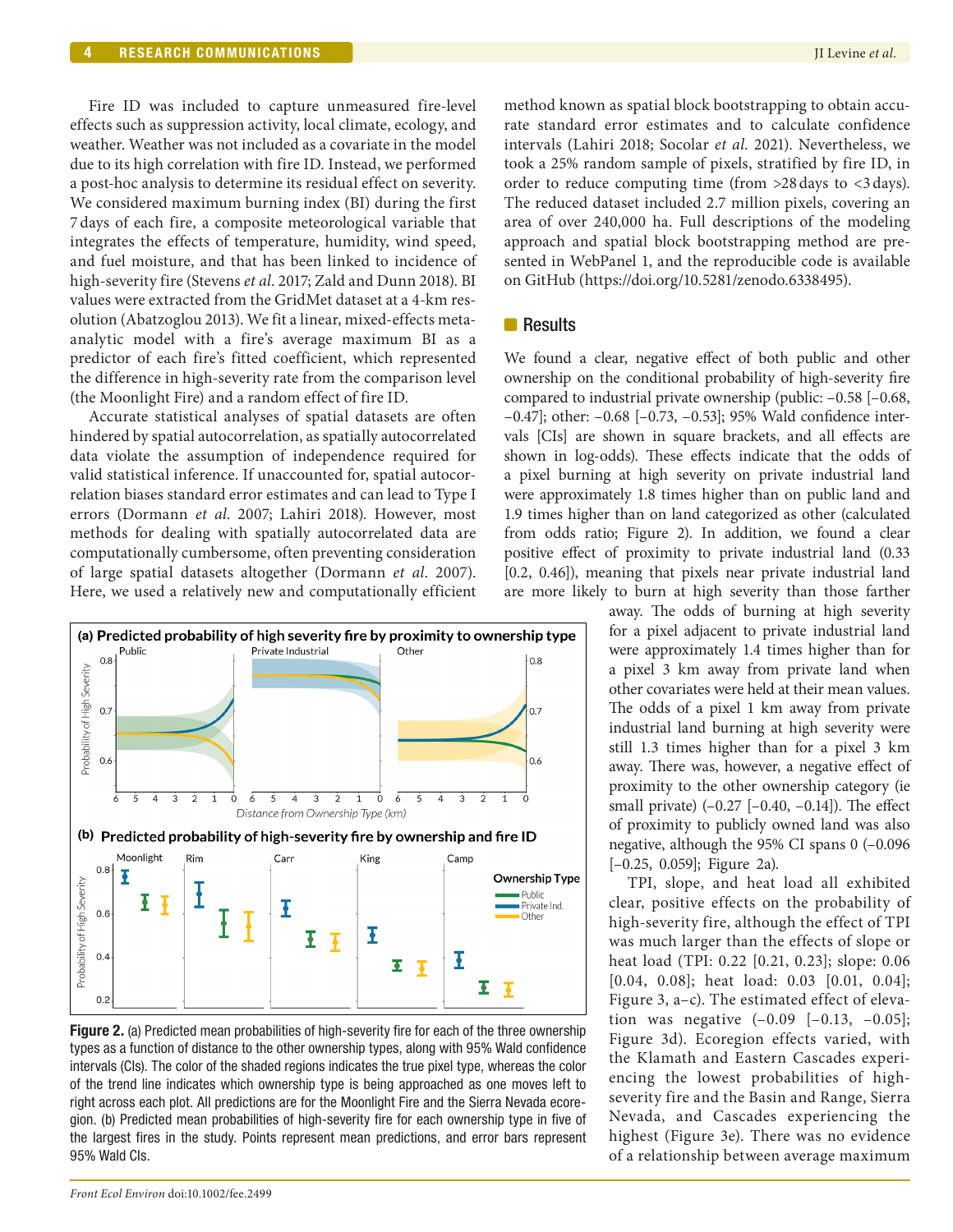BI and high-severity probability at the fire level (–0.005 [–0.02, 0.03]).

#### **Discussion and conclusions**

Land managed by private industrial timber companies is associated with a higher probability of high-severity fire than public land or land owned by individuals or entities other than industrial timber interests and the federal government, indicating that prevailing forest management practices on private industrial timberland are associated with increased occurrence of high-severity fire (Figure 2). The magnitude of this effect is substantial. The effect of a pixel's ownership classification being private industrial versus public is equivalent to the effect of increasing TPI by 2.6 standard deviations (SDs; 51 m) from the mean, slope by 9.5 SDs (88%), or heat load by more than 8 SDs (3.4 megajoules per centimeter per year), the latter two being outside the range of variation in the data. That the effect of ownership is large, even compared to the effects of topographic variables known to play major roles in controlling fire behavior, demonstrates the important role of land-ownership type in influencing fire severity.

Proximity to private industrial land is

also clearly associated with increased probability of highseverity fire, indicating that high-severity effects may be vectored onto neighboring ownership types. This pattern informs the already fraught issue of cross-boundary fire management in the western US (Fischer *et al*. 2016). Over 250,000 ha of our study area (26%) was within 1 km of private industrial land, for which the odds of burning at high severity were estimated to be at least 1.3 times as high than for land 3 km away or further (260,000 ha, or 27% of the study area; Figure 2). Because wildfires often burn across a patchwork spatial arrangement of ownership types, effective risk mitigation requires cooperation across ownership boundaries, but groups with differing management priorities and philosophies often do not engage in cooperative management behavior (Fischer *et al*. 2016; Dunn *et al*. 2020). The finding that severity risk may be vectored across boundaries further emphasizes the importance of regional planning and cooperation.

The lack of a relationship between extreme fire weather (as captured by maximum BI) and the probability of highseverity fire (WebFigure 2) contrasts with the results of several previous analyses (eg Birch *et al*. 2015). Most likely, the correlation between fire weather and other covariates removed some of its association with fire severity, and



Figure 3. (a-d) Predicted mean probabilities of burning at high severity as a function of the topographic covariates: topographic position index, slope, heat load (in megajoules per centimeter per year), and elevation. The shaded regions represent 95% Wald CIs. (e) Predicted means and 95% Wald CIs for the six US Geological Survey ecoregions covered in the study (WebFigure 1).

therefore the absence of an observed relationship here should not be overinterpreted. We know from previous research that extreme weather is an important driver of fire severity, and that differences in forest structure and fuel load can be less important under extreme weather conditions (Coppoletta *et al*. 2016; Stevens *et al*. 2017).

The clear relationship between private forest management and increased high-severity fire suggests that forest management practices on private industrial land within our study area contribute to increased fire severity, possibly through the creation of continuous forest-fuel structures (eg younger, even-aged forests; Stephens and Moghaddas 2005). We can only connect ownership patterns to actual forest management practices by general association. Throughout our study area, even-aged silviculture is more prevalent in private industrial forests (Christensen *et al*. 2015). However, the mechanisms underlying the association between private industrial land and high-severity fire are complex. Private landowners are not monolithic. Indeed, uneven-aged forest management systems also occur on some privately owned lands. Perhaps future studies can more directly connect specific management practices with severity risk, independent of ownership, in order to better inform policy and management decisions.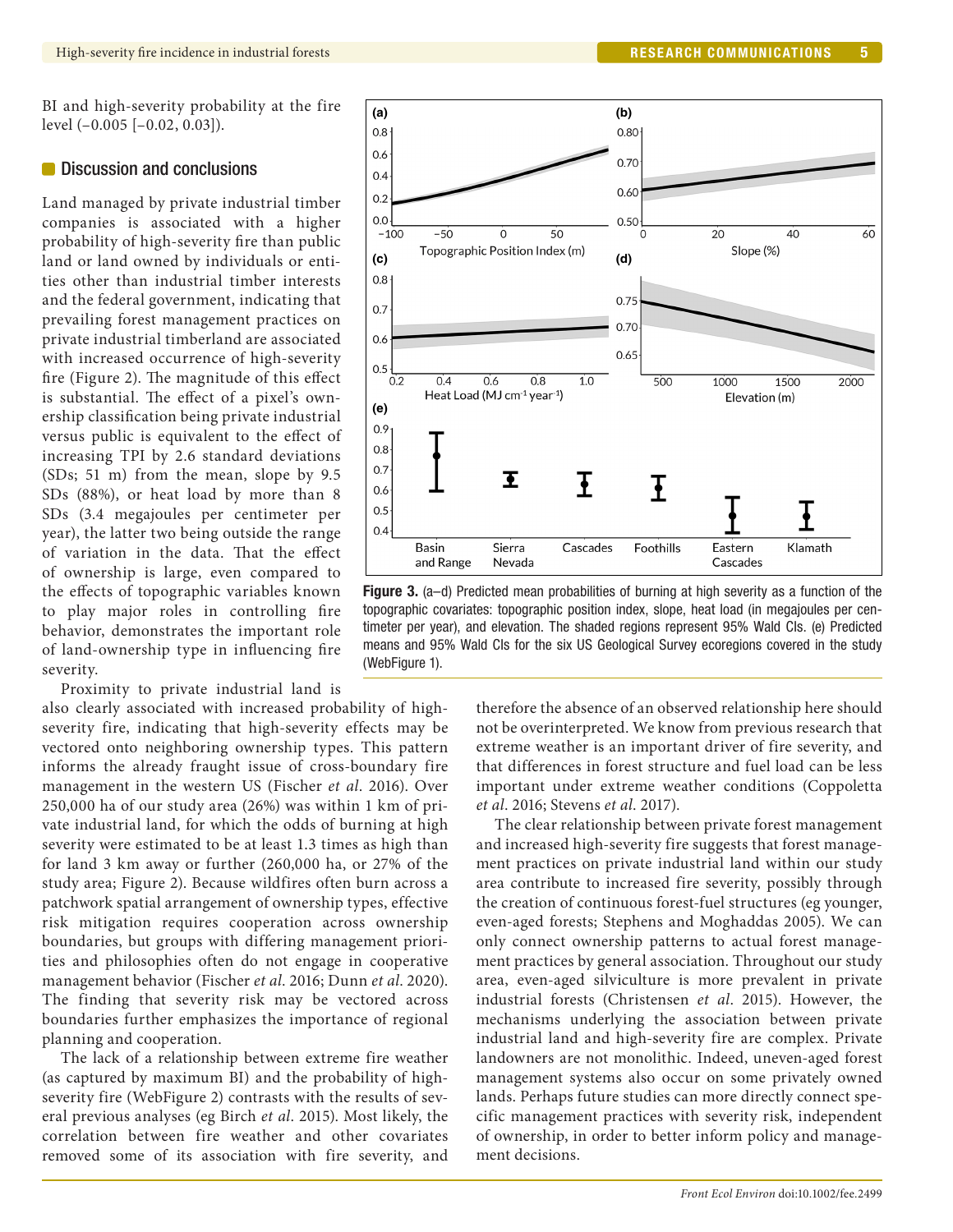The lower probability of high-severity fire occurrence on public forest lands should not be interpreted as a tacit endorsement of public agencies' dominant management practices. Concerning increases in high-severity fire incidence are prevalent on lands across California, regardless of ownership type (Stephens *et al*. 2014; Stevens *et al*. 2017; Steel *et al*. 2018). The relatively better performance of public land is not evidence that forest management there is combatting this trend. Regardless of ownership type, scientific evidence suggests that massive increases in prescribed fire, managed wildfire for resource benefit, and restoration thinning are necessary to mitigate fire severity across the state (LHC 2018).

We chose to analyze high-severity fire specifically because of its severe ecological and economic consequences, but previous studies have identified opposite ownershiprelated trends when considering other important dimensions of fire regimes, including ignitions, patch size and complexity, and area burned (eg Starrs *et al*. 2018). This indicates that the role of ownership in the more general pattern of increasingly extreme wildfire events is nuanced. For example, differences in post-fire outcomes are worth noting; more active management on private industrial land often results in more successful reforestation post-fire (Stephens *et al*. 2020). Additional research is needed to fully evaluate the effect of ownership on wildfire patterns throughout California forests.

Several other limitations exist. For one, CBI, while predictive of on-the-ground fire effects (Miller *et al*. 2009; Lydersen *et al*. 2016), is an indirect measure of fire severity. Because it is derived from satellite imagery, CBI is not always reliable for distinguishing between young stands that burned at high severity and old stands that burned at high severity – outcomes that are distinct in terms of carbon emissions and ecological effect. Additionally, small trees are more susceptible to death by fire than large trees. Possibly, the short rotation ages common in industrial forests contribute to the higher incidence of high-severity fire on those lands. However, canopy height as estimated from Landfire was not associated with fire severity in preliminary analyses. Finally, we used extended assessment severity estimates, which compare pre-fire imagery to imagery taken 1-year post-fire. In contrast, initial assessment estimates compare pre-fire imagery to imagery taken 1–3 months post-fire. While extended assessments are more accurate (Lydersen *et al*. 2016), they can be impacted by post-fire management (eg salvage harvesting), potentially leading to overestimation of high-severity effects (Safford *et al*. 2015). To investigate this potential bias, we examined the aforementioned 2007 Moonlight Fire, for which extensive salvage logging occurred on private industrial forestland. We found a slight increase in the probability of a pixel burning at high severity in the extended versus initial assessment: 0.017. However, this proportion was small relative to the observed difference between private industrial and public land throughout our entire dataset (0.017 versus 0.14) and fell within the reported classification error for the dataset (Miller *et al*. 2009; see WebPanel 2).

Fire is a complex natural process that occurs on land managed in diverse manners, for diverse objectives and in a wide array of socioeconomic and political contexts. Here, in investigating fire-severity patterns across major forest ownership classes, we discovered that the incidence of high-severity fire is clearly increased in and near private industrial forests. The heightened likelihood of high-severity fire both on and around industrially managed forests suggests that the predominant forest management practice on these lands (even-aged plantation forestry) may contribute to the broader pattern of increased high-severity fire incidence in California on land of all ownership types. This, together with the complex intermix of ownership types and evidence that high-severity fire effects may be spread across ownership boundaries, emphasizes the necessity of cross-ownership cooperation to reverse recent, concerning trends in extreme fire effects.

# **Acknowledgements**

We are grateful to B Goldstein and Y Socolar for providing code and advice for the spatial block bootstrapping method. This material is based upon work supported by the National Science Foundation Graduate Research Fellowship under award #DGE-2039656. Any opinions, findings, and conclusions or recommendations expressed in this material are those of the author(s) and do not necessarily reflect the views of the National Science Foundation.

# ■ Data Availability Statement

All data used in this study are freely available (accessible either through the publications cited below or within this article's Supporting Information) with the exception of the property boundaries of private industrial timber companies in California, which cannot be publicly posted due to issues of privacy and data ownership. Related queries should be directed to the corresponding author of this study. All code used in the processing and analysis of data in this paper can be found on Github [\(https://doi.org/10.5281/zenodo.6338495\)](https://doi.org/10.5281/zenodo.6338495).

# **References**

- Abatzoglou JT. 2013. Development of gridded surface meteorological data for ecological applications and modelling. *Int J Climatol* **33**: 121–31.
- Anderson MK. 2013. Tending the wild: Native American knowledge and the management of California's natural resources. Berkeley, CA: University of California Press.
- Birch DS, Morgan P, Kolden CA, *et al*. 2015. Vegetation, topography and daily weather influenced burn severity in central Idaho and western Montana forests. *Ecosphere* **6**: 17.
- Christensen GA, Waddell KL, Stanton SM, and Kuegler O (Eds). 2015. California's forest resources: forest inventory and analysis,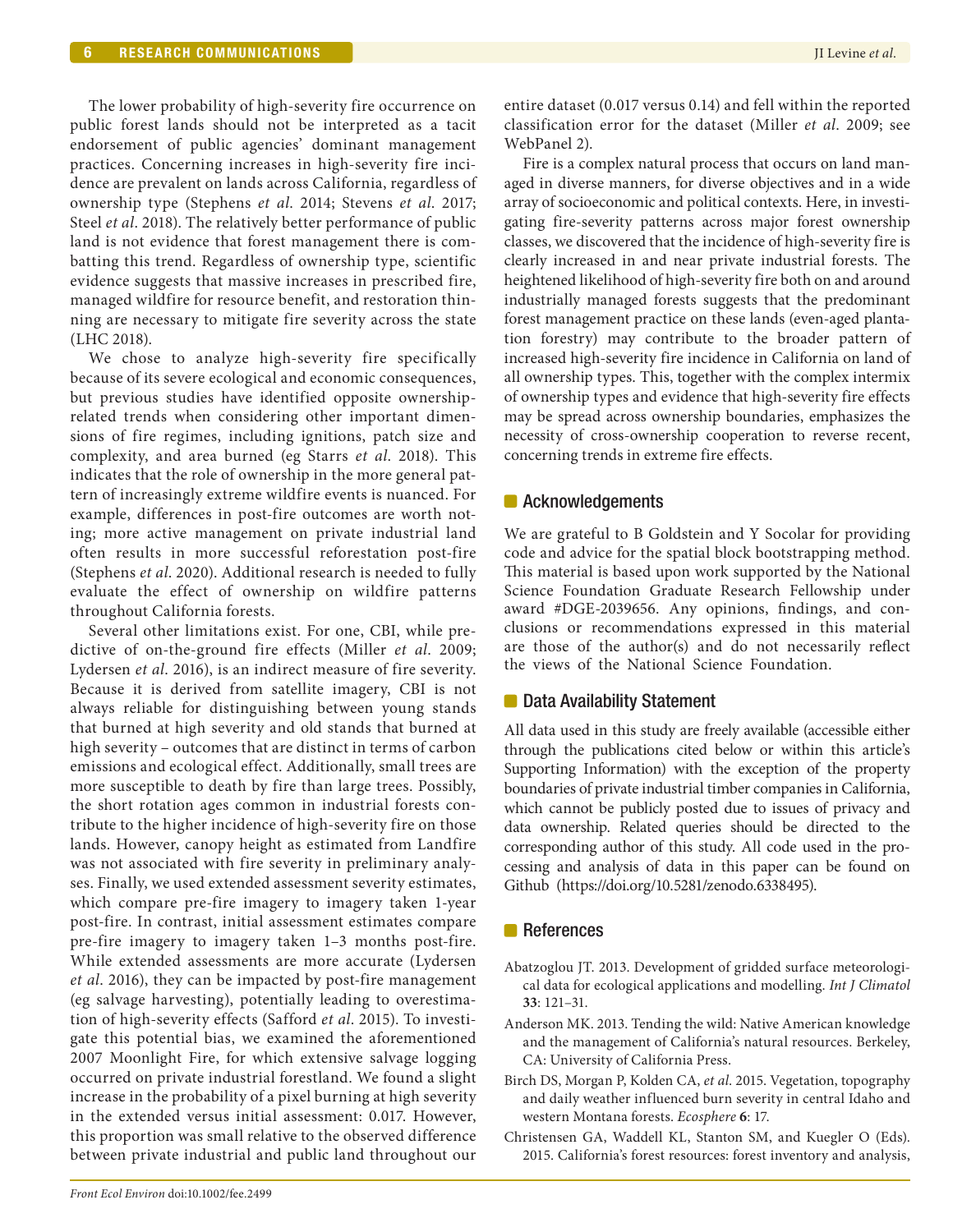2001–2010. Portland, OR: US Forest Service, Pacific Northwest Research Station.

- Collins BM, Fry DL, Lydersen JM, *et al*. 2017. Impacts of different land management histories on forest change. *Ecol Appl* **27**: 2475– 86.
- Coop JD, Parks SA, Stevens-Rumann CS, *et al*. 2020. Wildfiredriven forest conversion in western North American landscapes. *BioScience* **70**: 659–73.
- Coppoletta M, Merriam KE, and Collins BM. 2016. Post-fire vegetation and fuel development influences fire severity patterns in reburns. *Ecol Appl* **26**: 686–99.
- Dixon JHB. 2018. Judicial ethics and the internet (revisited). *The Judges' Journal* **57**: 37–39.
- Dormann CF, McPherson JM, Araújo MB, *et al*. 2007. Methods to account for spatial autocorrelation in the analysis of species distributional data: a review. *Ecography* **30**: 609–28.
- Downing WM, Dunn CJ, Thompson MP, *et al*. 2022. Human ignitions on private lands drive USFS cross-boundary wildfire transmission and community impacts in the western US. *Sci Rep* **12**: 2624.
- Dunn CJ, O'Connor CD, Abrams J, *et al*. 2020. Wildfire risk science facilitates adaptation of fire-prone social–ecological systems to the new fire reality. *Environ Res Lett* **15**: 025001.
- Fischer AP, Vance-Borland K, Jasny L, *et al*. 2016. A network approach to assessing social capacity for landscape planning: the case of fire-prone forests in Oregon, USA. *Landscape Urban Plan* **147**: 18–27.
- Gesch D, Oimoen M, Greenlee S, *et al*. 2002. The national elevation dataset. *Photogramm Eng Rem S* **68**: 5–11.
- Griffith GE, Omernik JM, Smith DW, *et al*. 2016. Ecoregions of California. US Geological Survey open-file report 2016–1021. Reston, VA: USGS. <https://doi.org/10.3133/ofr20161021>.
- Hagmann RK, Hessburg PF, Prichard SJ, *et al*. 2021. Evidence for widespread changes in the structure, composition, and fire regimes of western North American forests. *Ecol Appl* **31**:  $1 - 34.$
- Hessburg PF, Prichard SJ, Hagmann RK, *et al*. 2021. Wildfire and climate change adaptation of western North American forests: a case for intentional management. *Ecol Appl* **31**: e02432.
- Koontz MJ, North MP, Werner CM, *et al*. 2020. Local forest structure variability increases resilience to wildfire in dry western US coniferous forests. *Ecol Lett* **23**: 483–94.
- Lahiri SN. 2018. Uncertainty quantification in robust inference for irregularly spaced spatial data using block bootstrap. *Sankhya Ser A* **80**: 173–221.
- LHC (Little Hoover Commission). 2018. Fire on the mountain: rethinking forest management in the Sierra Nevada. Sacramento, CA: LHC.
- Lydersen JM, Collins BM, Miller JD, *et al*. 2016. Relating fire-caused change in forest structure to remotely sensed estimates of fire severity. *Fire Ecol* **12**: 99–116.
- Lyons-Tinsley C and Peterson DL. 2012. Surface fuel treatments in young, regenerating stands affect wildfire severity in a mixed conifer forest, eastside Cascade Range, Washington, USA. *Forest Ecol Manag* **270**: 117–25.
- McCune B and Keon D. 2002. Equations for potential annual direct incident radiation and heat load. *J Veg Sci* **13**: 603.
- Miller JD and Thode AE. 2007. Quantifying burn severity in a heterogeneous landscape with a relative version of the delta normalized burn ratio (dNBR). *Remote Sens Environ* **109**: 66–80.
- Miller JD, Knapp EE, Key CH, *et al*. 2009. Calibration and validation of the relative differenced normalized burn ratio (RdNBR) to three measures of fire severity in the Sierra Nevada and Klamath Mountains, California, USA. *Remote Sens Environ* **113**: 645–56.
- Parks SA, Holsinger LM, Koontz MJ, *et al*. 2019. Giving ecological meaning to satellite-derived fire severity metrics across North American forests. *Remote Sens-Basel* **11**: 1735.
- Peery MZ, Jones GM, Gutiérrez RJ, *et al*. 2019. The conundrum of agenda-driven science in conservation. *Front Ecol Environ* **17**: 80–82.
- Safford HD and Van de Water KM. 2014. Using fire return interval departure (FRID) analysis to map spatial and temporal changes in fire frequency on National Forest lands in California. Albany, CA: US Forest Service, Pacific Southwest Research Station.
- Safford HD, Miller JD, and Collins BM. 2015. Differences in land ownership, fire management objectives, and source data matter: a reply to Hanson and Odion (2014). *Int J Wildland Fire* **24**: 286– 93.
- Sedjo RA. 1999. The potential of high-yield plantation forestry for meeting timber needs. In: Boyle JR, Winjum JK, Kavanagh K, and Jensen EC (Eds). Planted forests: contributions to the quest for sustainable societies. Forestry Sciences, vol 56. Dordrecht, The Netherlands: Springer.
- Schwartz MW, Thorne JH, Collins BM, and Stine PA. 2020. "Forest mismanagement" misleads. *Science* **370**: 417.
- Shive KL, Preisler HK, Welch KR, *et al*. 2018. From the stand scale to the landscape scale: predicting the spatial patterns of forest regeneration after disturbance. *Ecol Appl* **28**: 1626–39.
- Socolar Y, Goldstein BR, de Valpine P, and Bowles TM. 2021. Biophysical and policy factors predict simplified crop rotations in the US Midwest. *Environ Res Lett* **16**: 054045.
- Starrs CF, Butsic V, Stephens C, and Stewart W. 2018. The impact of land ownership, firefighting, and reserve status on fire probability in California. *Environ Res Lett* **13**: 034025.
- Steel ZL, Koontz MJ, and Safford HD. 2018. The changing landscape of wildfire: burn pattern trends and implications for California's yellow pine and mixed conifer forests. *Landscape Ecol* **33**: 1159– 76.
- Stenzel JE, Bartowitz KJ, Hartman MD, *et al*. 2019. Fixing a snag in carbon emissions estimates from wildfires. *Glob Change Biol* **25**: 3985–94.
- Stephens CW, Collins BM, and Rogan J. 2020. Land ownership impacts post-wildfire forest regeneration in Sierra Nevada mixed-conifer forests. *Forest Ecol Manag* **468**: 118161.
- Stephens SL and Moghaddas JJ. 2005. Silvicultural and reserve impacts on potential fire behavior and forest conservation: 25 years of experience from Sierra Nevada mixed conifer forests. *Biol Conserv* **25**: 369–79.